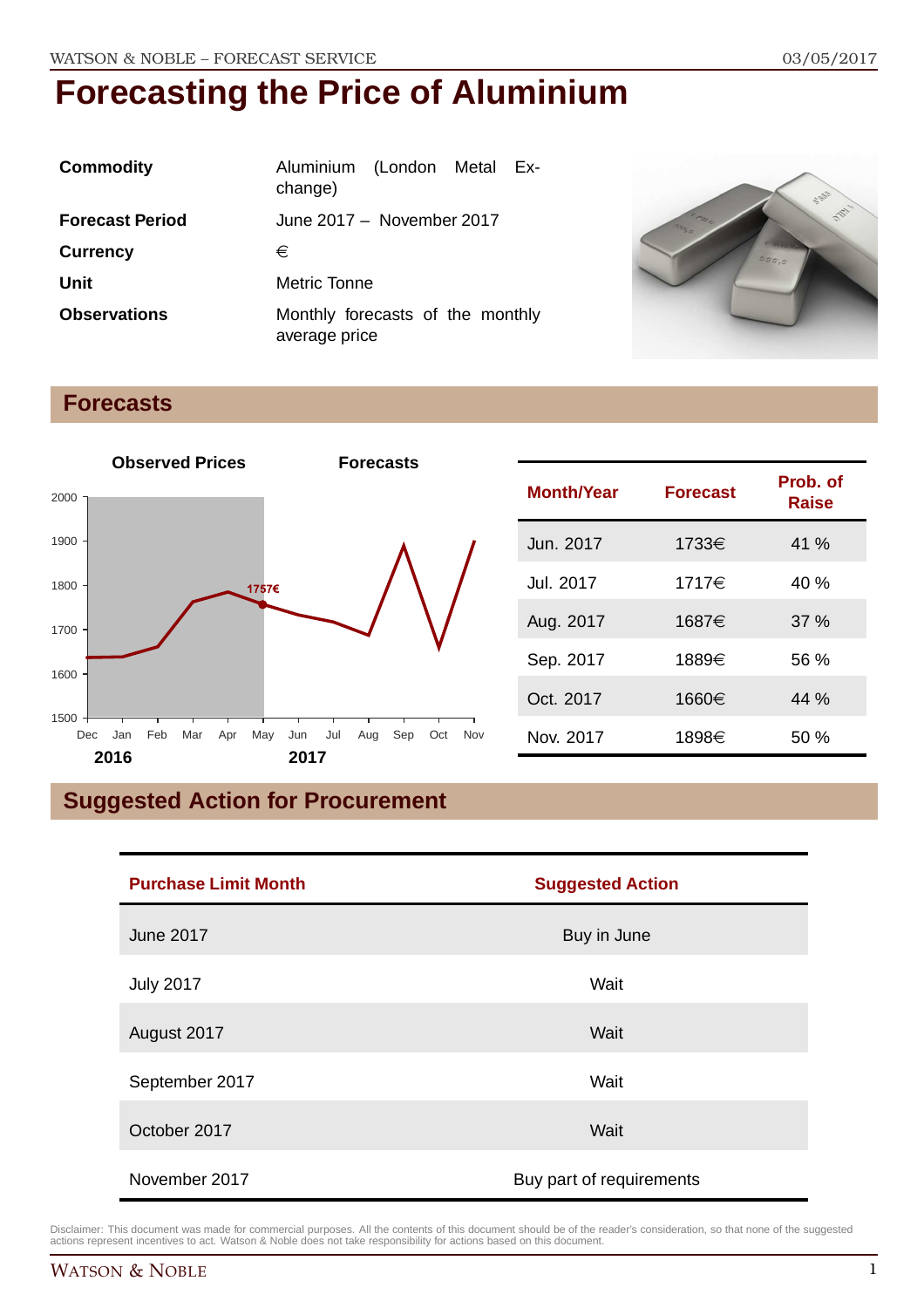## **Impact Analysis: One Month Forecast**



Our algorithm forecasts a lower price of Aluminium in one month: it is expectable that the price decreases 1.35% from 1757 $\in$  to 1733 $\in$  until the beginning of June.

### **Indices of Factors**



#### **Interpretation**

- Slight decrease of Supply: Positive pressure of the Supply index
- Slight increase of Demand: Positive pressure of the Demand index
- **Considerably negative pressure of the index of Aluminium**
- Negative pressure of the index of variables representing the market upstream
- **Considerably negative pressure of the financial index**
- Negative pressure of other commodities and other factors
- Focus on UAE, UK, and South Korea

#### **Impact per Country**

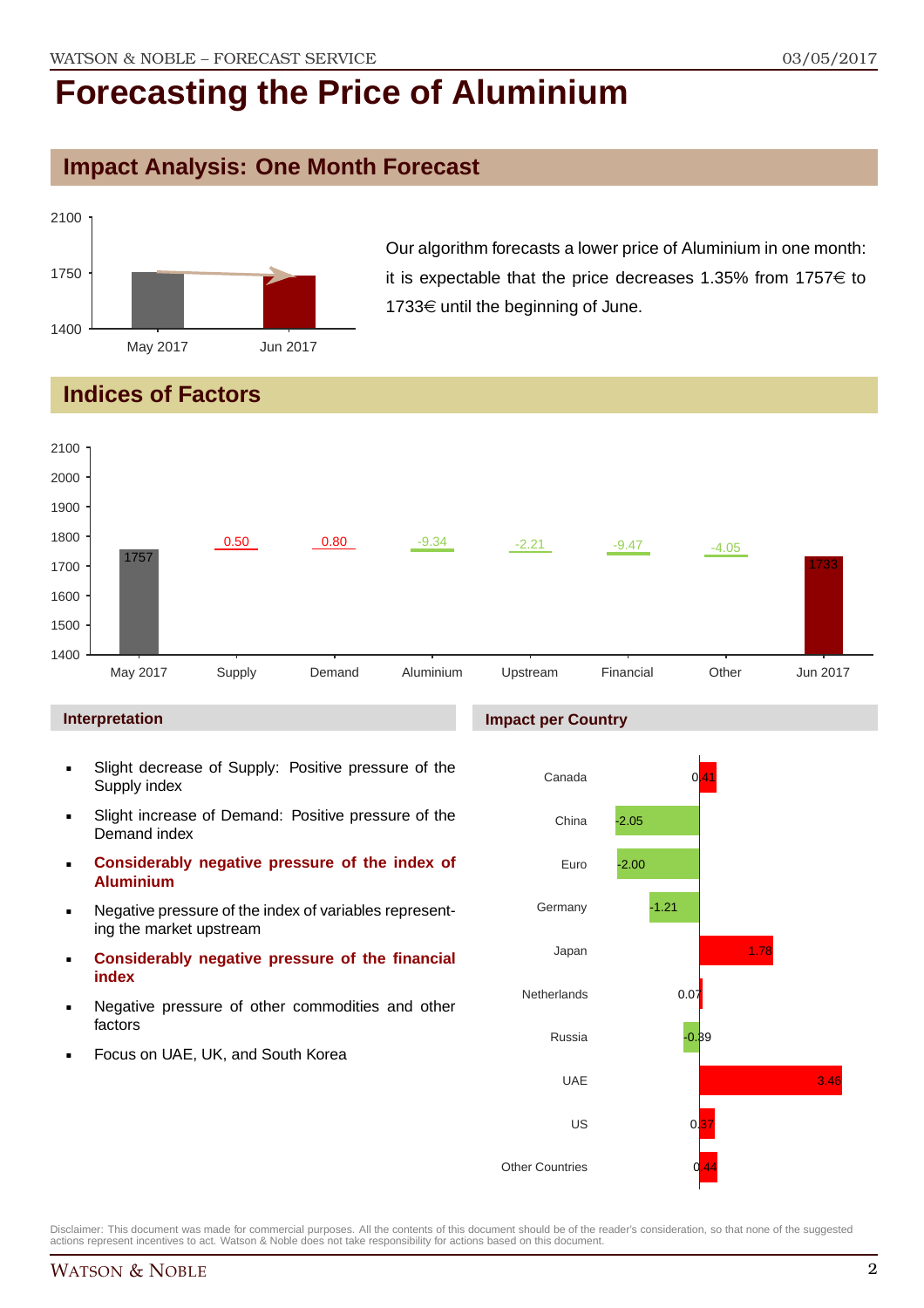#### **Impact Analysis: Two Months Forecast**



Our algorithm forecasts a lower price of Aluminium in two months: it is expectable that the price decreases 2.26% from 1757€ to 1717€ until the beginning of July.

### **Indices of Factors**



#### **Interpretation**

- Slight decrease of Supply: Positive pressure of the Supply index
- **Decrease of Demand**: Negative pressure of the Demand index
- Negative pressure of the index of Aluminium
- Slightly negative pressure of the index of variables representing the market upstream
- **Considerably negative pressure of the financial index**
- Negative pressure of other commodities and other factors
- Focus on Mexico, US, and Russia

#### **Impact per Country**

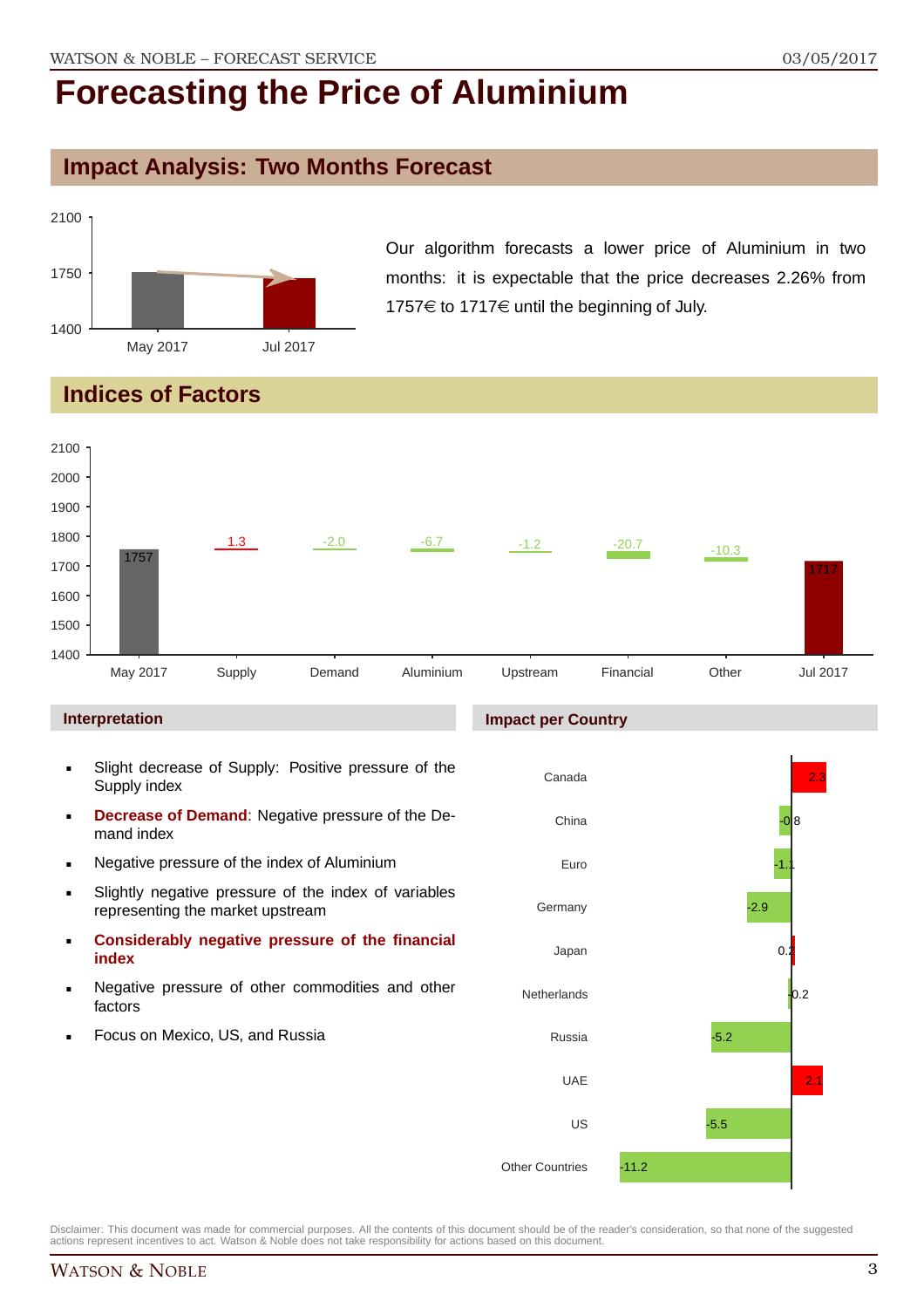#### **Impact Analysis: Three Months Forecast**



Our algorithm forecasts a lower price of Aluminium in three months: it is expectable that the price decreases 3.97% from 1757€ to 1687€ until the beginning of August.

### **Indices of Factors**



#### **Interpretation**

- **Decrease of Supply**: Positive pressure of the Supply index
- **Considerable decrease of Demand**: Negative pressure of the Demand index
- **Considerably negative pressure of the index of Aluminium**
- Negative pressure of the index of variables representing the market upstream
- **Considerably negative pressure of the financial index**
- Slightly positive pressure of other commodities and other factors
- Focus on UAE, Euro, and US

#### **Impact per Country**

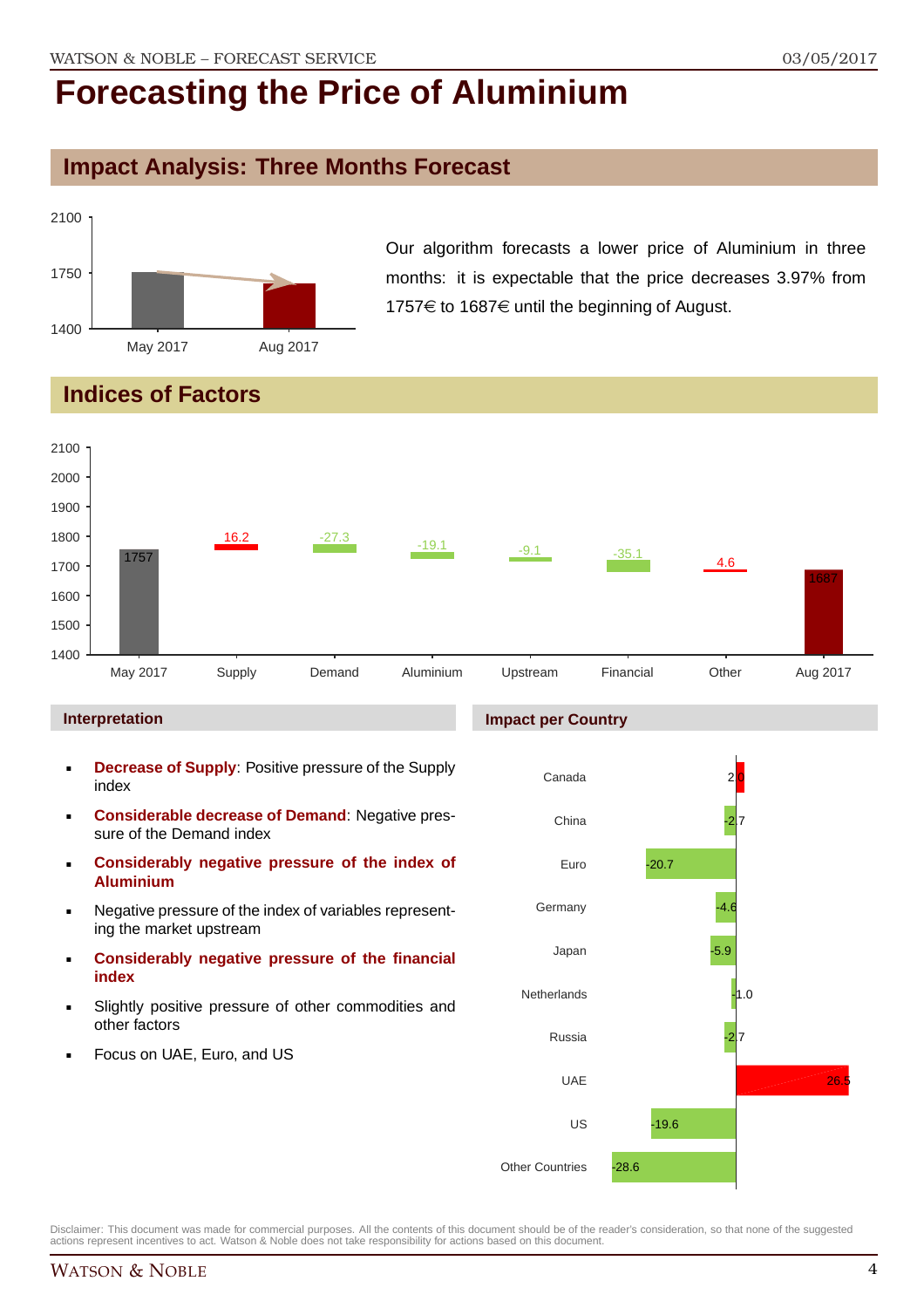#### **Impact Analysis: Four Months Forecast**



Our algorithm forecasts a higher price of Aluminium in four months: it is expectable that the price increases 7.53% from 1757 $\epsilon$  to 1889 $\epsilon$  until the beginning of September.

### **Indices of Factors**



#### **Interpretation**

- **Considerable decrease of Supply**: Positive pressure of the Supply index
- **Considerable increase of Demand**: Positive pressure of the Demand index
- **Considerably negative pressure of the index of Aluminium**
- **Considerably positive pressure of the index of variables representing the market upstream**
- Positive pressure of the financial index
- **Considerably positive pressure of other commodities and other factors**
- Focus on China, India, and UAE

#### **Impact per Country**



Disclaimer: This document was made for commercial purposes. All the contents of this document should be of the reader's consideration, so that none of the suggested actions represent incentives to act. Watson & Noble does not take responsibility for actions based on this document.

78.4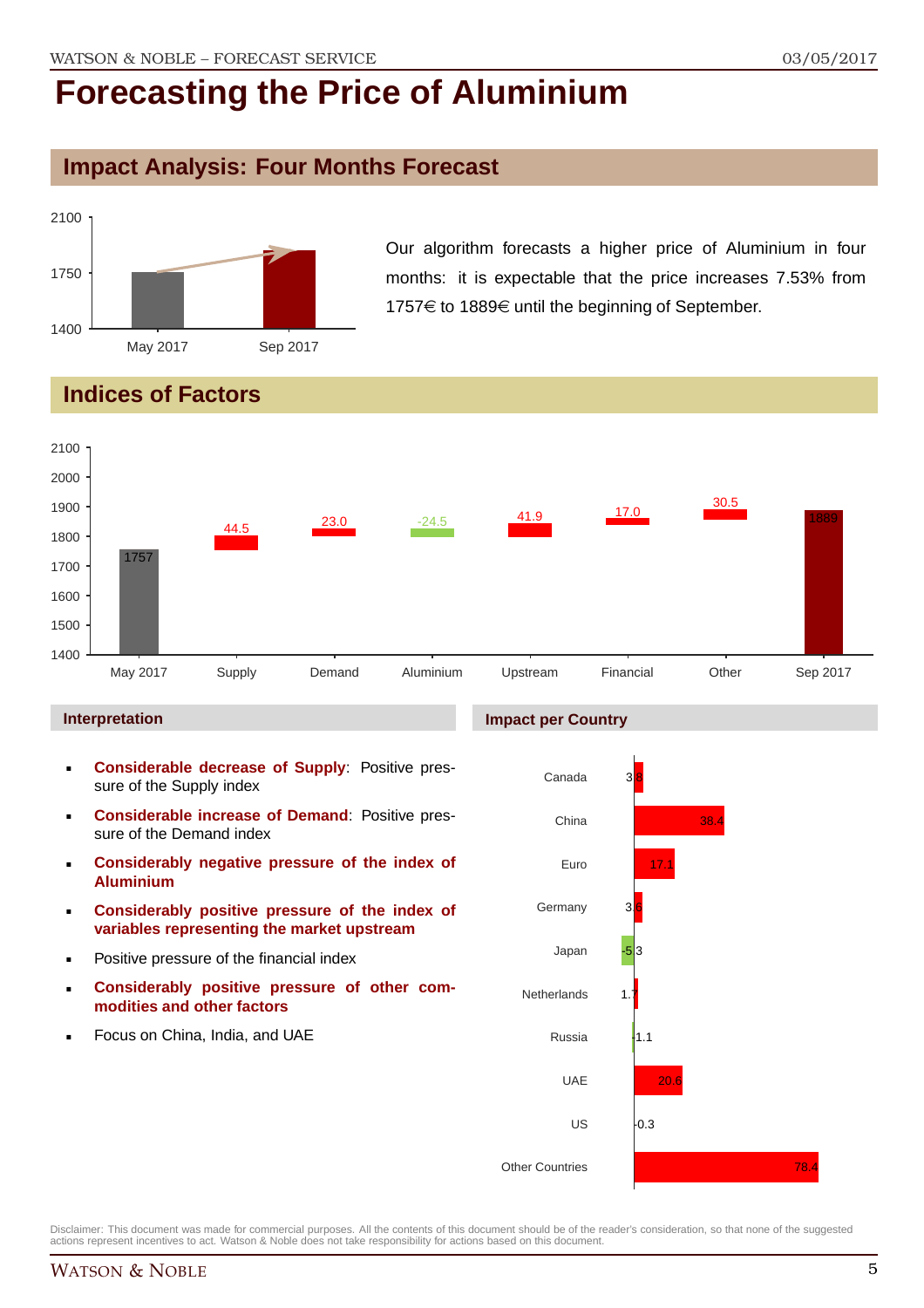#### **Impact Analysis: Five Months Forecast**



Our algorithm forecasts a lower price of Aluminium in five months: it is expectable that the price decreases 5.54% from 1757€ to 1660€ until the beginning of October.

### **Indices of Factors**



Disclaimer: This document was made for commercial purposes. All the contents of this document should be of the reader's consideration, so that none of the suggested actions represent incentives to act. Watson & Noble does not take responsibility for actions based on this document.

UAE

US

-27.7

-37.5

Other Countries

11.7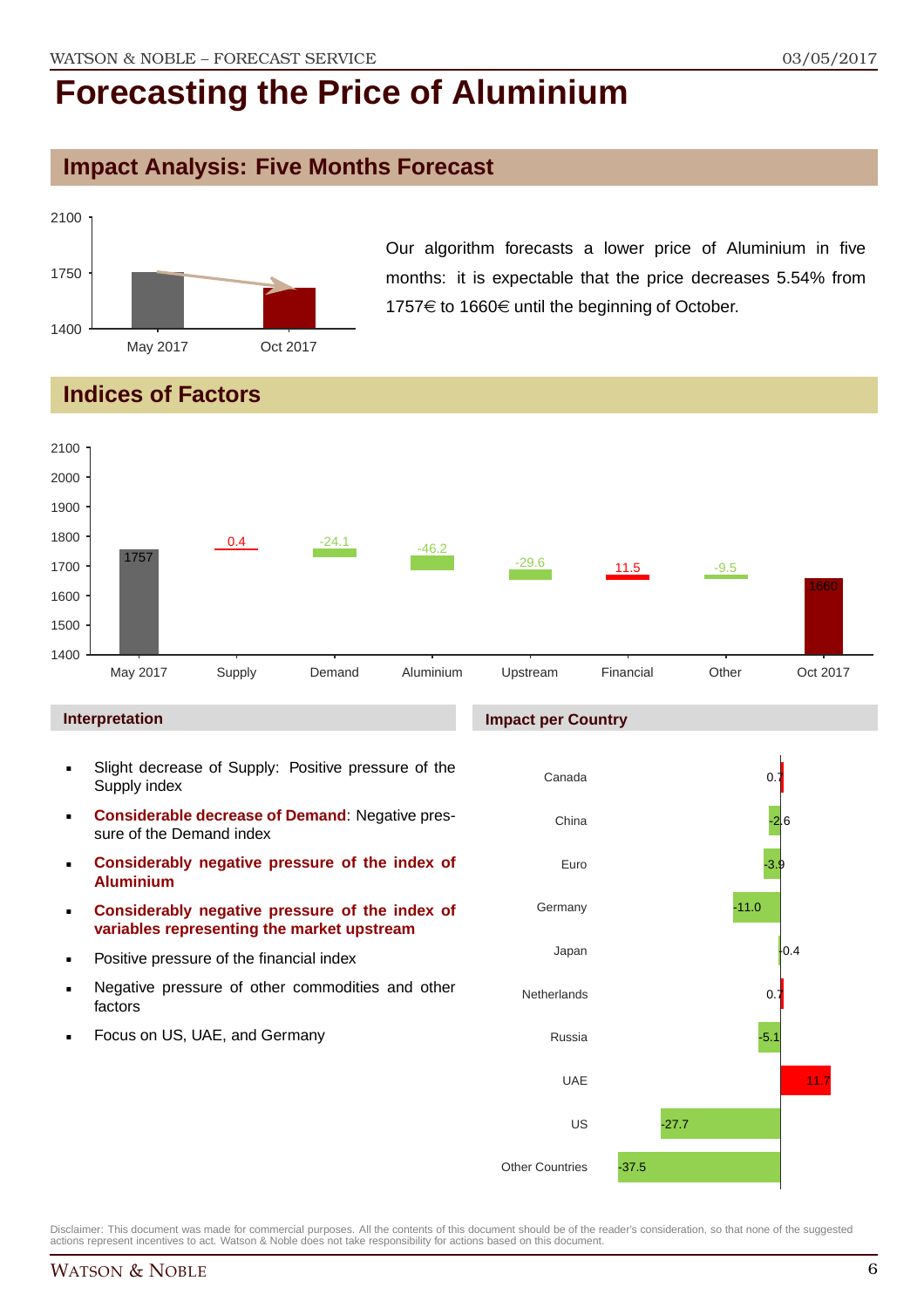#### **Impact Analysis: Six Months Forecast**



Our algorithm forecasts a higher price of Aluminium in six months: it is expectable that the price increases 8.03% from 1757€ to 1898€ until the beginning of November.

### **Indices of Factors**



**Impact per Country**

#### **Interpretation**

- **Considerable decrease of Supply**: Positive pressure of the Supply index
- **Increase of Demand**: Positive pressure of the Demand index
- **Considerably negative pressure of the index of Aluminium**
- **Considerably positive pressure of the index of variables representing the market upstream**
- **Considerably positive pressure of the financial index**
- Positive pressure of other commodities and other factors
- Focus on UAE, China, and UK

#### Canada China Euro **Germany** Japan **Netherlands** Russia UAE US Other Countries 1.1 33.8 -18.2 3.1 -1.5 3.7  $0.8$  $35.6$ 19.4

Disclaimer: This document was made for commercial purposes. All the contents of this document should be of the reader's consideration, so that none of the suggested actions represent incentives to act. Watson & Noble does not take responsibility for actions based on this document.

77.8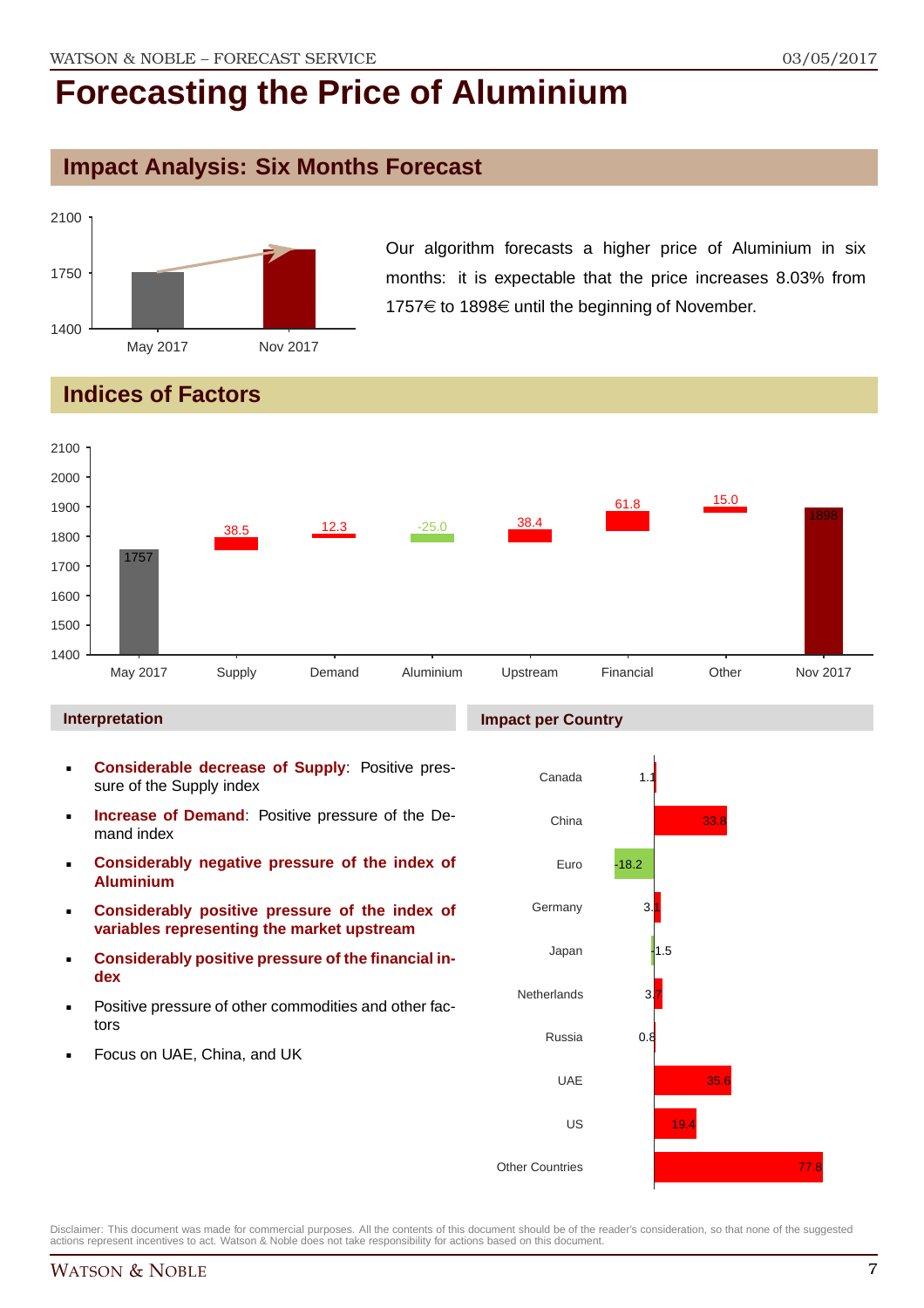### **APPENDIX – Technical Explanation of the Impact Analysis**

In this appendix, we explain the impact analysis of the factors that most contribute for our forecasts.

This Impact Analysis is conducted individually for **each time horizon**, allowing for a distinction between the indices of variables that contribute for our forecasts at short and medium run.

For each time horizon, our analysis has **two components**: first, we present the impact of variables grouped by **indices of factors**; second we present the impact of variables grouped by **indices of countries**.

#### **Indices of Factors**

**Indices of factors** are indices of the weighted contributions of the variables grouped in those factors.

**Supply Index**: composed of macroeconomic variables of the producing and exporting countries. It includes variables such as production, exchange rates, inflation, monetary policy, and wages. For example, an increase in wages implies higher production costs which should (in linear, general, and ceteris paribus terms) generate an incentive to increase prices;

**Demand index**: composed of macroeconomic variables of the consuming and importing countries. It includes variables such as production, exchange rates, inflation, monetary policy, and wages. For example, a decrease in a consumer confidence index should (in linear, general, and ceteris paribus terms) increase savings and decrease demand, leading to lower prices;

**Aluminium Index**: composed of variables related to Aluminium. It includes variables such as the price of Aluminium in different regions of the world and exports, imports, and producer prices of Aluminium in some countries. For example, an increase in the price of Aluminium in other region may imply an increase in the price of Aluminium in Europe due to arbitrage movements;

**Upstream index**: composed of variables related to Aluminium Ore and Coal. It includes variables such as the price and exports, imports, and producer prices of the inputs in some countries. For example, an increase in the price of Coal should (in linear, general, and ceteris paribus terms) generate an increase in the price of Aluminium;